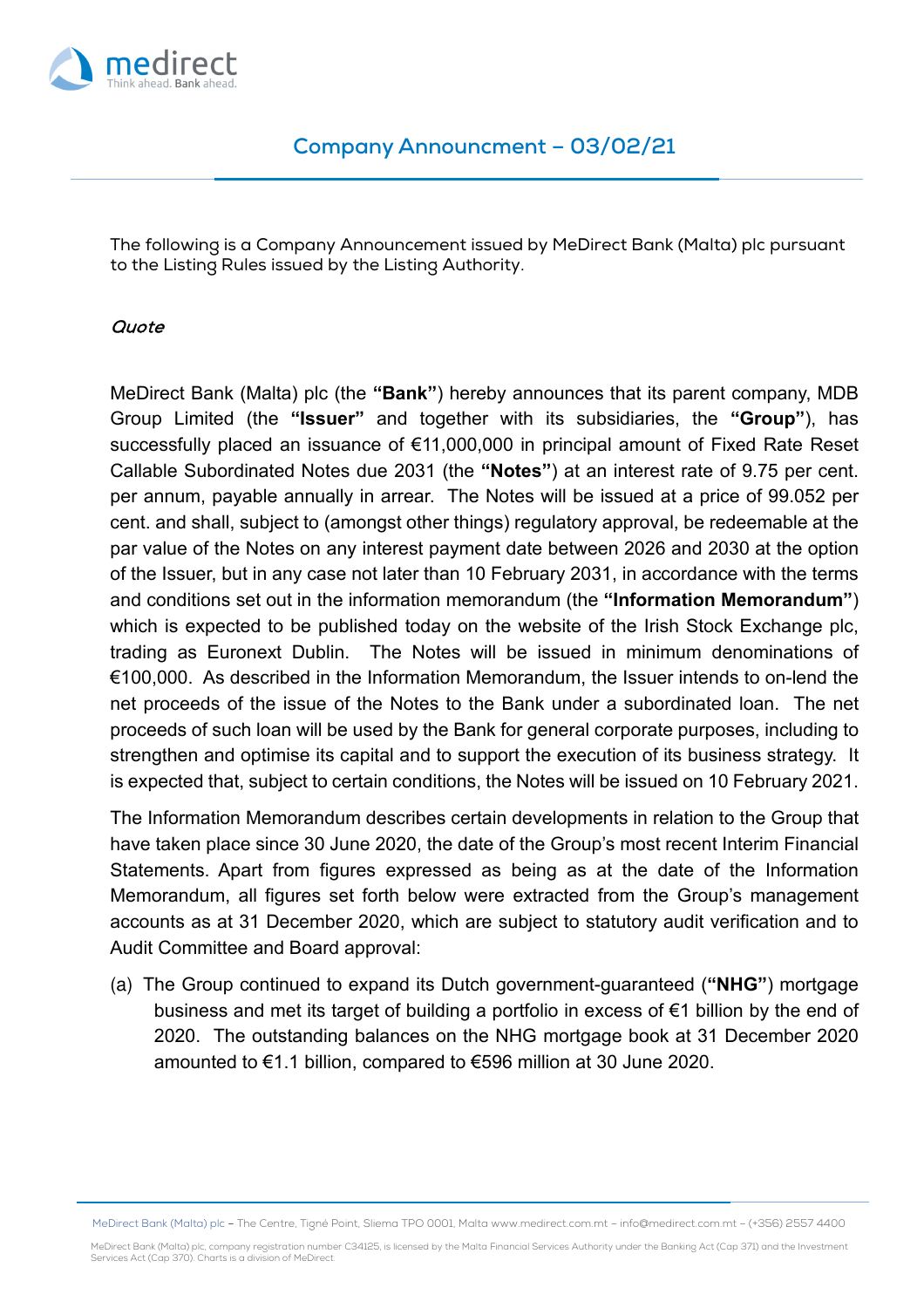

- (b) Balances outstanding on Revolving Credit Facilities (**"RCFs"**) decreased from €355 million at 30 June 2020 to €134 million at 31 December 2020. Furthermore, as at the date of the Information Memorandum, total outstanding aggregate RCF commitments had reduced by €123 million since 30 June 2020. The Group experienced large drawdowns on RCFs across its client base at the start of the Covid-19 pandemic as companies sought to maximise their liquidity in a climate of great uncertainty. The situation gradually returned to normal in the second half of the year, and the balances withdrawn at 31 December 2020 are more representative of the expected utilisation of outstanding facilities.
- (c) Balances outstanding on the Group's International Corporate Lending (**"ICL"**) portfolio decreased from €921 million at 30 June 2020 to €770 million at 31 December 2020. This reflected the combined impact of repayments received and of loans divested, in line with the Group's de-risking strategy.
- (d) Further loan impairment losses provided for in the second half of 2020 amounted to  $\epsilon$ 10 million, compared with €56 million recognised during the six months ended 30 June 2020. The Covid-19 pandemic continued to affect adversely a number of the Group's clients. This was exacerbated by the second wave of Covid-19 experienced towards the end of the year, which resulted in severe lock downs in a number of countries during the peak Christmas season. In spite of this, additional losses incurred were very contained in the context of the overall loan book and gave additional comfort to the Group's Board as to the robustness of the impairment losses already recognised, on a forward-looking basis, in the first half of the year.
- (e) in January 2021, the Board completed its assessment of the deferred income tax assets that resulted in the recognition of net deferred tax assets amounting to  $\epsilon$ 26.8 million, compared to €35.0 million as at 30 June 2020, in its accounting records, in accordance with IFRS, taking into consideration the Group's business strategy, which will see a further reduction in the ICL business managed by the Group in Malta, and the Group's increased emphasis on existing and new businesses in the Benelux countries.
- (f) Taking into consideration the recent developments set out above, at the date of this Information Memorandum, the Group's liquidity remains robust, and all capital ratios have improved since 30 June 2020, remaining well above regulatory requirements.

Deutsche Bank acted as bookrunner.

MeDirect Bank (Malta) plc – The Centre, Tigné Point, Sliema TPO 0001, Malta www.medirect.com.mt – info@medirect.com.mt – (+356) 2557 4400